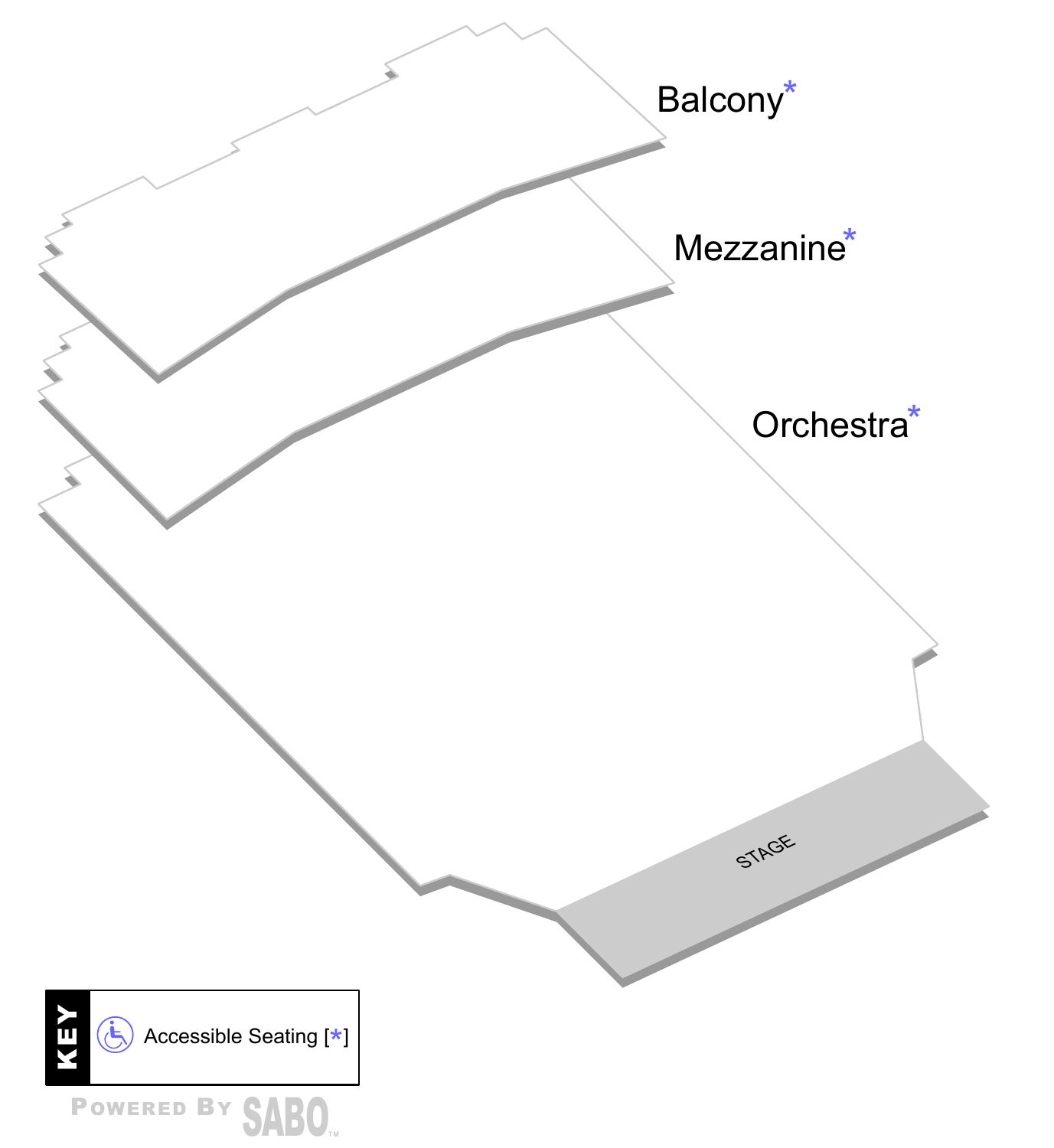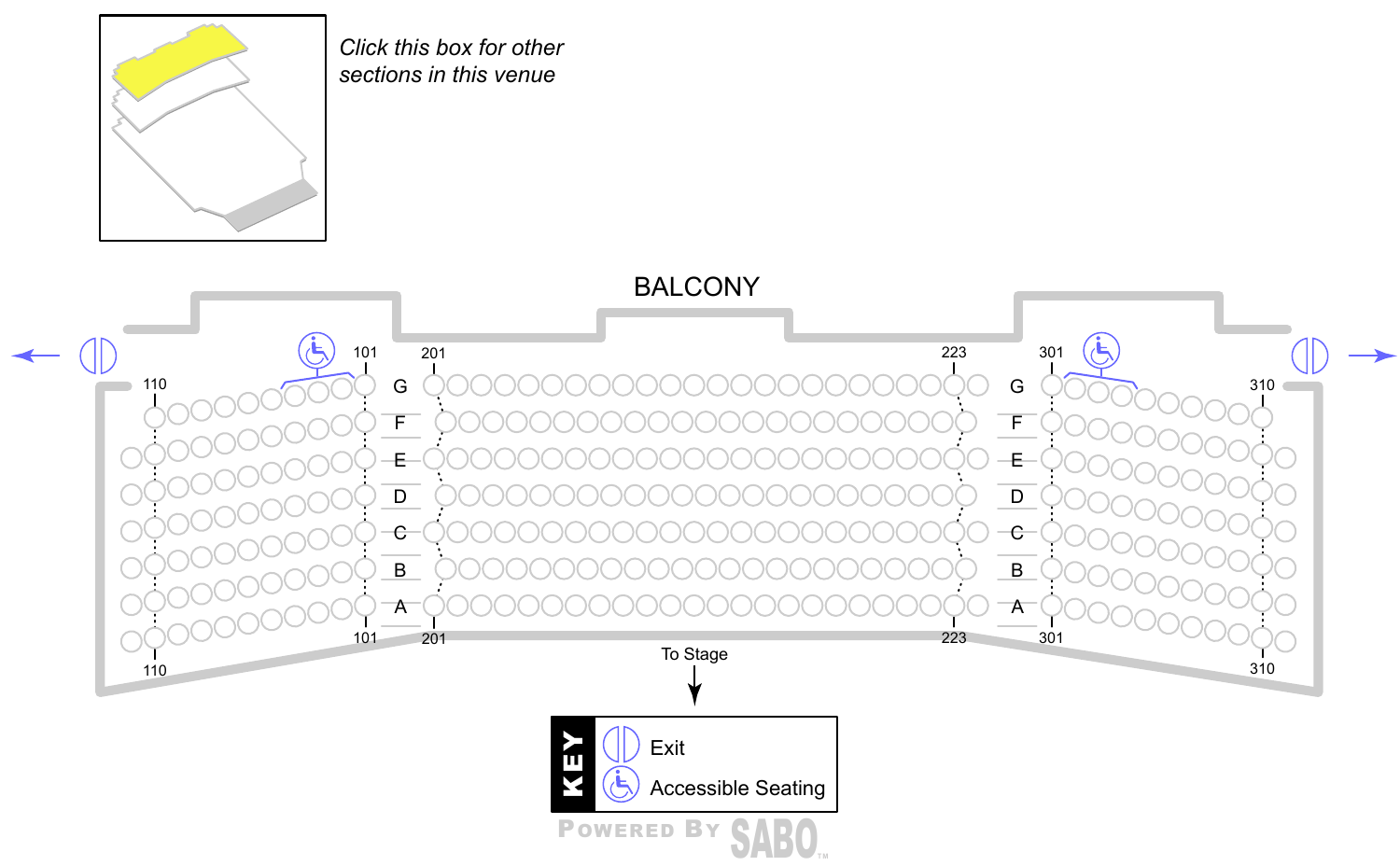

*Click this box for other sections in this venue*